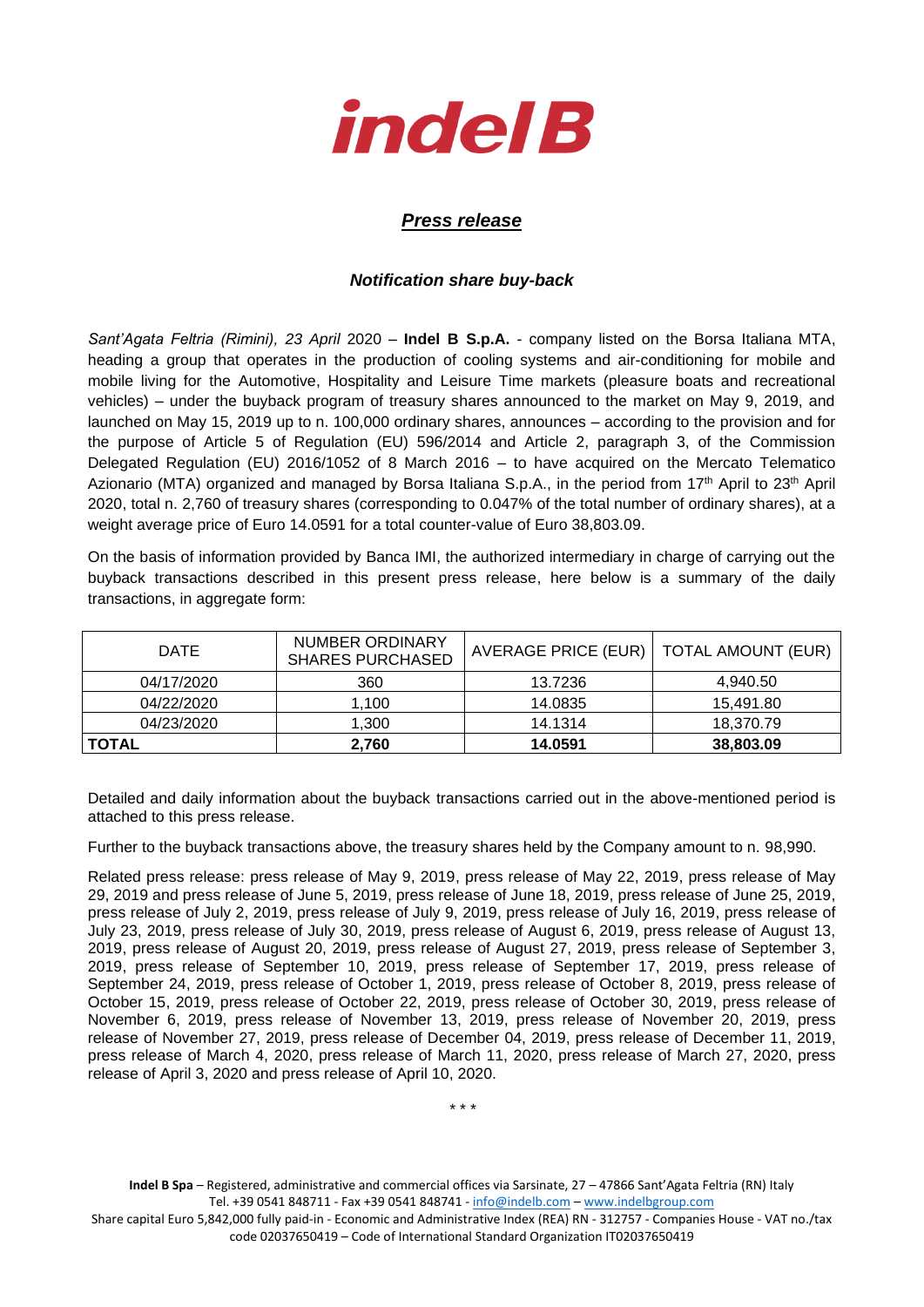This press release is available to the public at the Company's registered office, at Borsa Italiana, on the storage mechanism authorised by Consob "**1info**" [\(www.1info.it\)](file:///C:/Users/ddelietovollaro/AppData/Local/Microsoft/Windows/INetCache/Content.Outlook/T87B94UR/www.1info.it) and in the specific sections of the website [www.indelbgroup.com.](http://www.indelbgroup.com/)

\* \* \*

*Indel B S.p.A. is a company listed on the MTA segment of the Italian stock exchange and is controlled by AMP.FIN S.r.l., in turn held entirely by the Berloni family. Indel B S.p.A. heads an important Group that operates worldwide and*  has been active for the last 50 years in the mobile cooling sector applicable to the Automotive, Leisure time and *Hospitality cooling segments. The Group also operates in mobile climate control, with specific reference to the Automotive market, represented by commercial vehicles, minibuses, ambulances, agricultural and earth-moving machinery, and in the Cooling Appliances sector, which mainly comprises cellars for storing wine and small refrigerators for storing milk. The company has a market cap of approximately Euro 83 million.* 

## **Contact details**

| <i>INDEL B</i>              | <b>POLYTEMS HIR</b>            | <b>FAST-COM</b>                |
|-----------------------------|--------------------------------|--------------------------------|
| Controller & IR             | IR and Financial Disclosures   | Media Relations                |
| Consuelo Vagnini            | Bianca Fersini Mastelloni      | Paolo Santagostino             |
| +39 0541 848 855            | +39 06.69923324; +39 336742488 | +39 349 3856585                |
| consuelo.vagnini@indelb.com | b.fersini@polytemshir.it       | paolo.santagostino@fast-com.it |